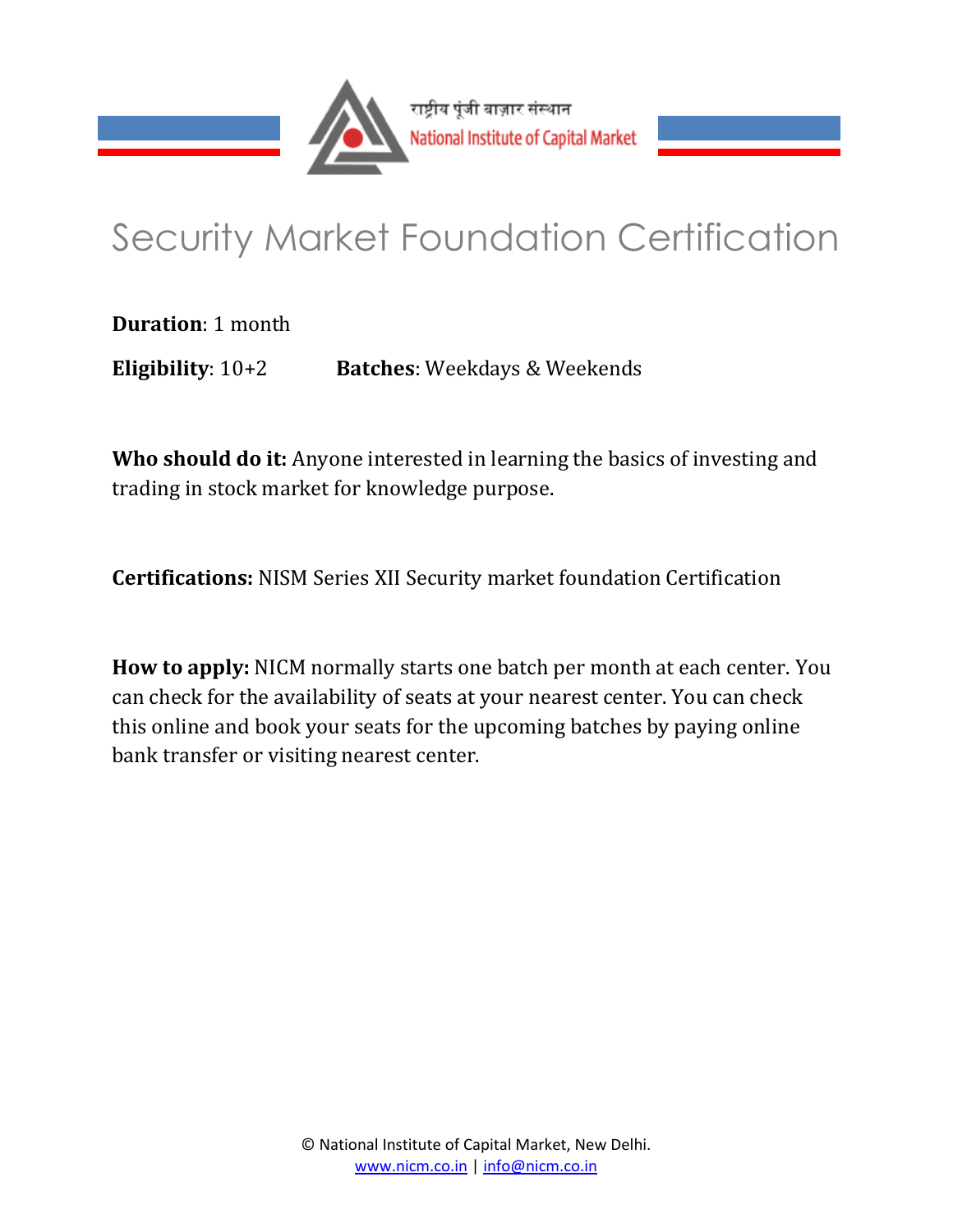## *Curriculum*

Learn everything about financial market & products. Understand the role of stock exchanges, stock brokers and market regulators. Learn How to do live trade in stock market.

- **Understand Primary & Secondary Market.**
- **EVERTHING ABOUT NSE, BSE, NIFTY & Sensex**
- Role of market participants and how prices move in market.
- **Trading mechanism on NSE and NSE**
- The trading & settlement process
- Understand Fundamentals of the market and reading news.
- Learn How to purchase IPO.
- Learn to use trading software in **live market.**
- **Trading in Intraday and Deliverable positions**
- How to open a trading account and chose the right stock broker.
- Common mistakes to avoid.
- Career opportunities in financial market.
- **Exam Preparation and Mock Test.**

During the entire course of study you have your own trading account, if not we open your live trading account and faculty make sure you don't face any difficulty in trading.